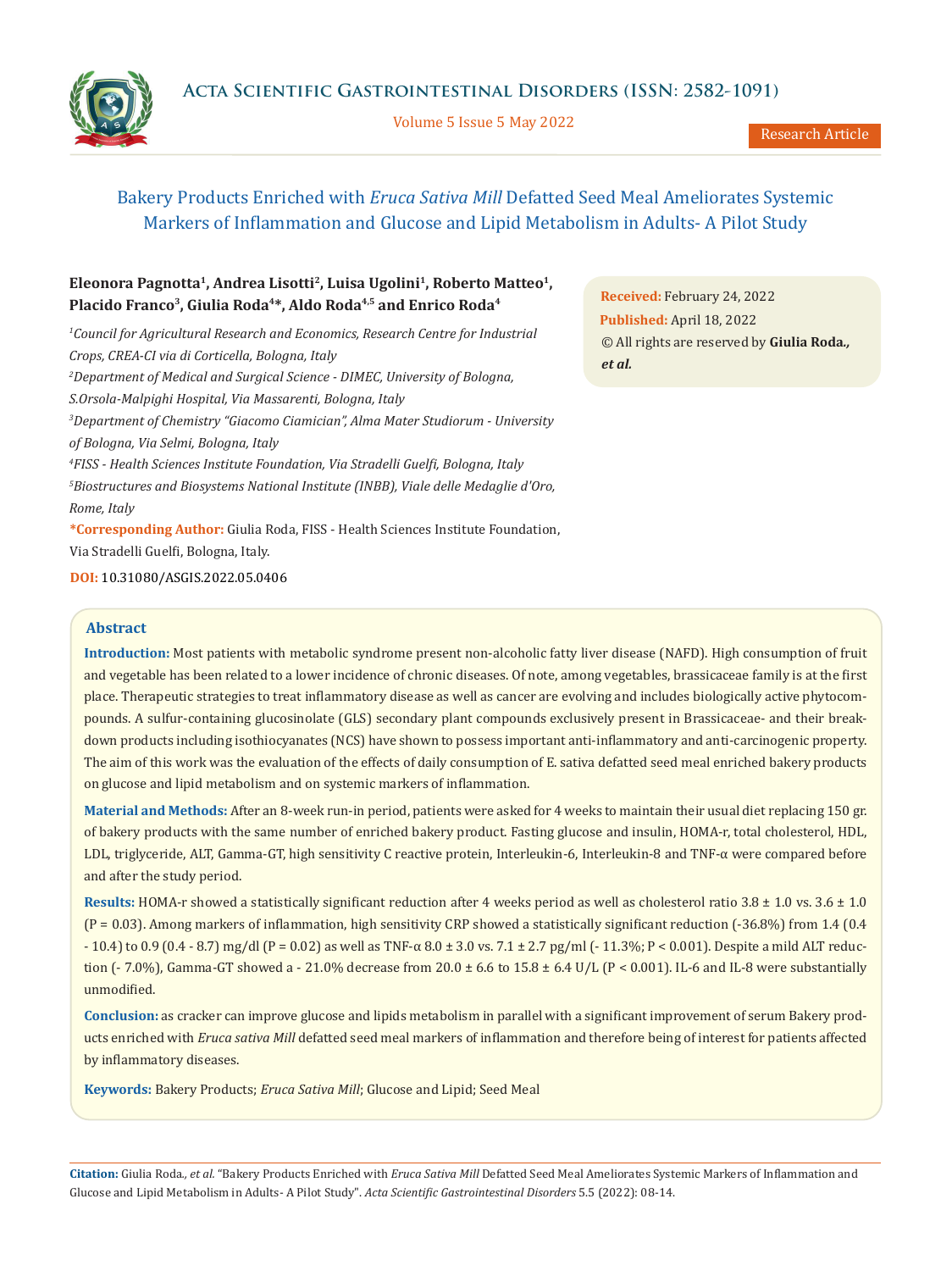#### **Introduction**

Considerable epidemiological evidence suggests that the consumption of brassicaceae is associated with a reduced cancer and cardiovascular diseases risk in humans [1,2]. Brassicaceae enriched diets have also been associated with modifications in plasma lipid and cholesterol profiles  $[3,4]$ , which may be due, at least in part, to the action of isothiocyanates. These molecules are glucosinolate metabolites which can reduce: *oxidative stress*, principally through the modulation of P450 (CYP) family and the concomitant activation of several antioxidant and phase II enzymes via ARE (antioxidant response element in the promoter of phase II gene, binding site for Nrf2 transcription factor) [1]; *inflammation*, mainly through the direct inhibition of NF-kappaB-binding to DNA and consequent inhibition of cyclo-oxygenase 2 (COX-2 ) expression or through the modulation of inflammasome activity  $[5,6]$ ; endothelial dysfunction, likely upregulating Nuclear factor erythroid 2-related factor 2 (Nrf2)-dependent heme oxygenase (HO)-1 and glutamate cysteine ligase [3]; alteration of lipid metabolism with *in vivo* reversion of *non-alcoholic fatty liver disease* (NAFLD) enhancing the phosphorylation of AMPK and acetyl CoA carboxylase [7] or through the control of FAD levels and the modulation of mitochondrial function and citrate release from the Krebs cycle [8]. Sulforaphane (SFN) is the most studied isothiocyanate occurring in Brassicaceae, especially in broccoli and Tuscan black kale sprouts [9,10] Erucin (ERU), an isothiocyanate structurally related with SFN and typically present in the form of its precursor, glucoerucin, in wild rocket (*Eruca sativa* Mill.) seeds, is still less studied in comparison with SFN, even if it was recently recognized as a long-lasting and thiol-dependent H2S-donor, with vasorelaxing effects and antihypertensive activities and with antioxidant and antiinflammation properties in particular in vascular inflammation conditions [11]. ERU is produced from the glucosinolate glucoerucin, by the plant enzyme myrosinase as an endogenous defense mechanism against pathogens, insects and generalist herbivores. Noteworthy, ERU is also produced in the human body after the biotransformation of SFN through the reduction of the sulfur atom  $[12]$ . In a previous work, an *E. sativa* ecotype has been selected as the optimal source of glucoerucin to produce food ingredients for the formulation of functional crackers standardized in glucosinolates  $[13]$ . The aim of this work was the improvement of crackers recipes and the evaluation of the effects of daily consumption of *E. sativa* defatted seed meal enriched bakery products on glucose and lipid metabolism and on systemic markers of inflammation.

#### **Material and Methods**

*Glucosinolate enriched crackers, nutraceutical improvement of creacker recipes:*

Crackers were produced in the R and D and QA of Colussi-Group (Milan, Italy) by adding *E. sativa* defatted seed meal (DSM) to a standard cracker dough mixed with wheat flour baked at 200◦C in an industrial plant. The operative conditions common to all the tests were: i) 5 minutes, time of mixing; ii) 25°C, temperature of mixing; iii) 4 minutes, time of cooking; iv) 220°C, temperature of cooking; 20 minutes cooling phase, from 140°C to 40 °C. Crackers were made with 85% wheat flour, 10% vegetable oil, 1% malt extract, 0.5% brewer's yeast, 0.5% ammonium bicarbonate. Average nutritional values per 100 g of product were: energy value 439 kcal (1837 kj); protein 11.2 g; Carbohydrates 70 g, of which sugars 3 g; Fats 11.9 gr, of which saturates 5.9 g; 3.6 g dietary fiber. Further informations on the recipes are commercially confidential and their property is of Colussi-Group. *E. sativa* seeds were from CREA-CI Brassicaceae collection  $[14]$  and were defatted by an endless screw press. The *E. sativa* DSM full characterization was already reported in Franco., *et al*. Seven recipes were assayed for GSL uptake by using as supplement *E. sativa* DSM in presence or absence of active endogenous myrosinase. Glucosinolates in crackers were determined by HPLC-ES-MS/MS [13]. The presence of free isothiocyanates derived from the hydrolysis of glucosinolates during the step of creacker dough was assayed by extracting 0.25 g crackers in 1 ml dichloromethane under agitation at room temperature for 1 h, adding 72,4 µM benzyl isothiocyanate (BITC) (Sigma Aldrich 89983) as internal standard. After centrifugation (13.000 g for 20 min at 4 °C), the supernatants were filtered through a PVDF membrane (0.2 μm) and injected (1 µl) in a Varian Saturn CP-3800 gas chromatograph coupled with a flame ionization detector (FID), equipped with a J and W HP-5 column (Agilent technologies, 30 m. × 0.25 mm i.d, 0.25 μm film thickness). The analytical conditions were injection temperature 250°C; detector temperature 240°C; flow of the carrier gas (Nitrogen) 1 ml min<sup>-1</sup>; column oven temperature initially maintained at 60°C for 4 min, followed by a gradient to 220 $\degree$ C, with a rate of 10  $\degree$ C min<sup>-1</sup>, finally held for 2 min. The split mode (1:5) was used for injection. Response coefficient 1.62 was calculated by the ratio of the slope of the calibration curves of BITC and of ERU (Santa Cruz sc-204741) dichloromethane solutions in the concentration range of  $0.01 \div 1$  mg/ml.

**Citation:** Giulia Roda*., et al.* "Bakery Products Enriched with *Eruca Sativa Mill* Defatted Seed Meal Ameliorates Systemic Markers of Inflammation and Glucose and Lipid Metabolism in Adults- A Pilot Study". *Acta Scientific Gastrointestinal Disorders* 5.5 (2022): 08-14.

09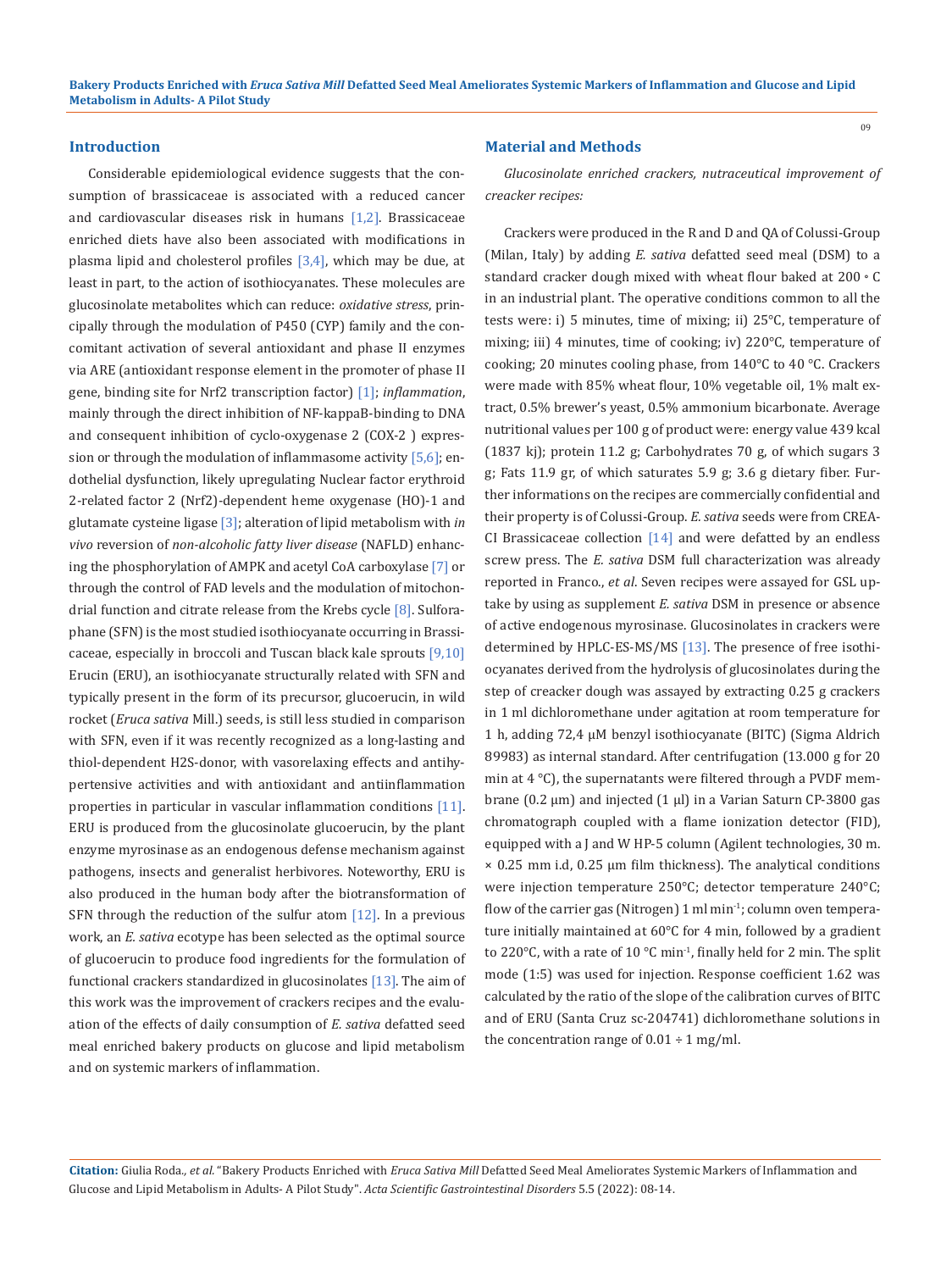## **Verification of the capacity of an exogenous myrosinase of hydrolyzing glucosinolates in crackers**

*Sinapis alba* defatted seeds meal, known for its good content of soluble myrosinase  $[15]$ , was added to the recipe with maximal uptake of GSLs at different doses (0.01; 0.025; 0.065; 0.08; 0.014; 0.029; and 0.48 g/100 g crackers) and vortexed with 1 g crackers for 10 seconds in 4 ml artificial saliva buffer [Perdigão., *et al.*1998] at 37°C and immediately extracted in 1 ml dichloromethane containing 72,4 µM BITC as internal standard. After centrifugation the supernatants were filtered and injected (1 µl) in a Varian Saturn CP-3800 gas chromatograph coupled with a flame ionization detector (FID) as described in the previous paragraph.

### **Clinical Study design**

All consecutive outpatients who met the inclusion criteria were prospectively enrolled into this pilot study. Study protocol involved an 8-week run-in period, during which the dietary intake of each patient was recorded, and a 4-week period during which patients were asked to maintain the same diet regimen replacing 150 gr carbohydrates with the same amount of crakers enriched with 1% *E. sativa* defatted and myrosinase inactivated defatted seed meal. At the end of the "run-in period" and after the 4-weeks consumption of the enriched bakery products, all patients underwent general clinical evaluation and serum laboratory tests. Serum laboratory tests included fasting glucose and insulin, glycated hemoglobin (HbA1c), total cholesterol, HDL and LDL cholesterol, triglyceride, ALT, Gamma-GT, creatinine, high sensitivity C reactive Protein (hs-CRP), Interleukin 6 (IL-6), Interleukin 8 (IL-8) and Tumor Necrosis Factor alpha (TNF-α). The Homeostasis model assessment for insulin resistance (HOMA-r) was calculated as "fasting insulin x fasting glucose/405". [16]; the Cholesterol ratio was calculated as Total/ HDL cholesterol ratio [17]. All the subjects underwent abdominal/ liver ultrasound examination of the abdomen at the beginning and at the end of the study. Moreover, all the subjects didn't change lifestyle including exercise and diet habit except for the introduction of the glicosinolate. The study was conducted in accordance with the principles outlined in the Declaration of Helsinki and according to international guidelines; Institution Review Board, namely "Ospedali Riuniti Marche Nord - AORMN Review Board", approved the study protocol (No. AORMN/21425) on September 29, 2014. All participants received information regarding the natural and potential risks of the study and gave written informed consent.

### **Characteristics of study population**

Patients included in the study were patients with age between 18 and 75-year-old, with a BMI greater than 18.5 and lower than 30, euglycemic status (fasting glucose < 100 mg/dl) and normal to mild hypercholesterolemia (LDL cholesterol > 100 and < 160 mg/ dl). Exclusion criteria were diagnosis of diabetes mellitus or dyslipidemia requiring any medication acting on glucose, lipid or biliary metabolisms, obesity (BMI ≥ 30), concomitant liver disease, abnormal renal function, uncontrolled arterial hypertension, coronary heart disease, psychiatric disease and pregnancy or planning for pregnancy. Assuming an expected 30% reduction of HOMA-r (expected mean 3.9; standard deviation 0.8) and a 0.05 α-error, 0.20 β-error (power 0.80), sample size analysis estimated the need of enrolling 20 patients.

#### **Statistical analysis**

Statistical analysis was performed using MedCalc package (v.11.5 for Windows). Categorical variables are reported as numbers (percentage); continuous variables were reported as mean ± standard deviation (SD) or in median (range) based on their distributions analyzed by the means of Kolmogorov-Smirnov's test. The unpaired Student t test (normally distributed) and Mann-Whitney's test (non-normally distributed) were used for comparison of continuous variables. P values <0.05 were considered statistically significant.

#### **Results**

#### **Cracker design**

Seven recipes of crackers were analyzed for their glucosinolate and free isothiocyanate content by HPLC-MS/MS (jca2016). As showed in Table 1 only recipes with totally heat deactivated endogenous *E.sativa* DSM myrosinase were found able to preserve good contents of GSLs in the final bakery products with recoveries of added GSLs calculated from total GSLs content in DSMs ranging from 71% to 95% of theoretical GSLs. Recipes 0 and 1 differed for food additives and even if the use of different additives seemed to preserve at least in part glucoerucin and free ERU in recipe 0, the final recovery is very low in the presence of an active myrosinase in the dough phase.

Recipes 5 was that with the maximum glucoerucin content and for this reason it was chosen for testing the ability of an exogenous myrosinase to hydrolyze GSLs in enriched crackers. Results obtained from a simulated chewing in artificial saliva buffer for 10 sec showed that myrosinase, added as *Sinapis alba* defatted seed meal, was able to release at least 20 µmol of ERU in 10 sec in the range  $0.025 \div 0.065g/100g$  crackers, and that at  $0.3g/100g$  crackers a plateu in free ERU release was reached at about 66%. *Sina-*

**Citation:** Giulia Roda*., et al.* "Bakery Products Enriched with *Eruca Sativa Mill* Defatted Seed Meal Ameliorates Systemic Markers of Inflammation and Glucose and Lipid Metabolism in Adults- A Pilot Study". *Acta Scientific Gastrointestinal Disorders* 5.5 (2022): 08-14.

10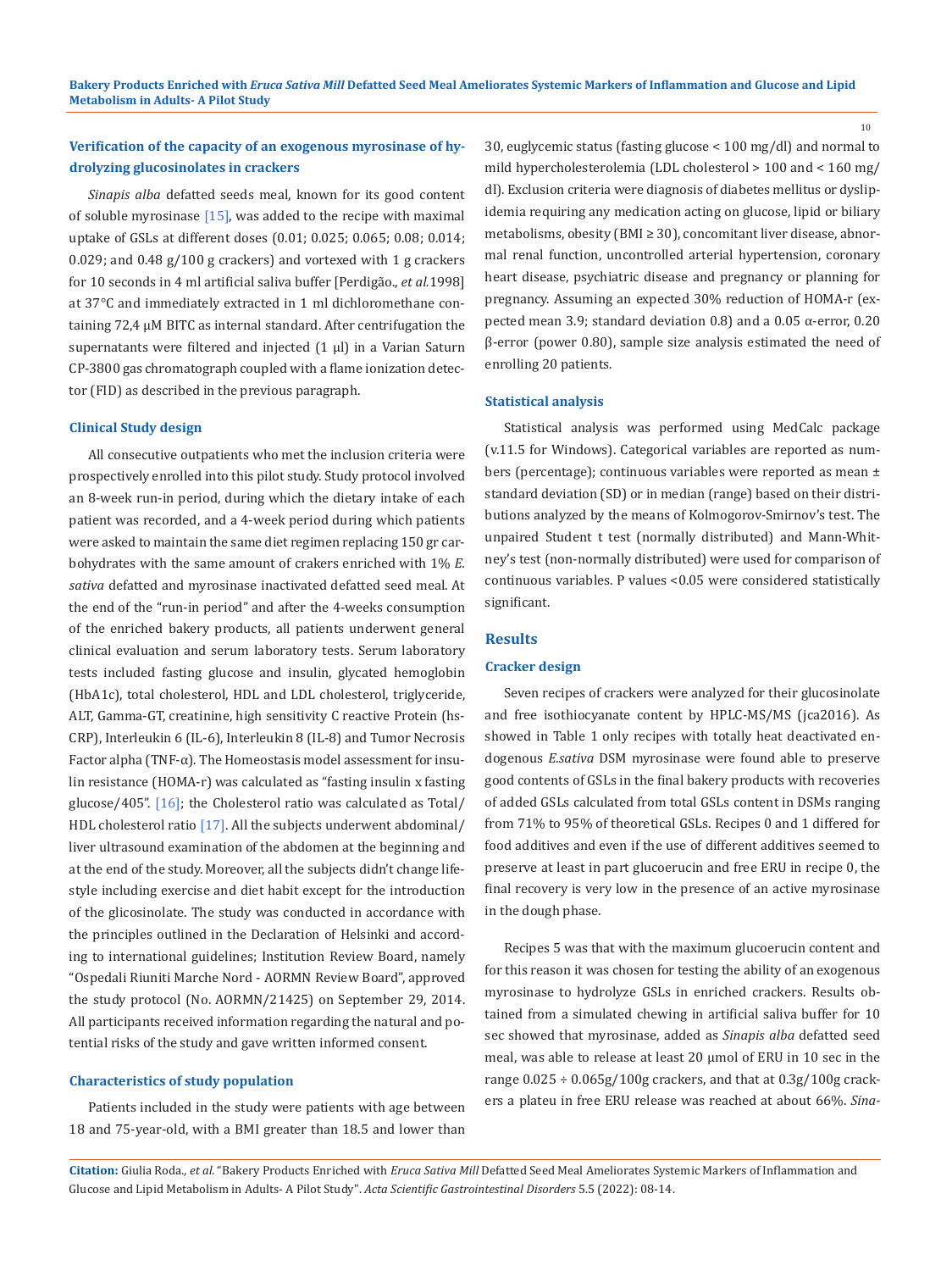**Bakery Products Enriched with** *Eruca Sativa Mill* **Defatted Seed Meal Ameliorates Systemic Markers of Inflammation and Glucose and Lipid Metabolism in Adults- A Pilot Study**

| <b>Recipes</b> | <b>Myrosinase</b><br>activity | <b>Supplements</b>        | <b>Theoretical</b><br><b>GSL</b> | <b>GRA</b><br>$\frac{\text{mol}}{\text{100g}}$ | <b>GER</b><br>(numol/100g) | <b>ERU</b><br>$\frac{\text{mol}}{10g}$ | <b>Recovery</b><br>$\frac{0}{6}$ |
|----------------|-------------------------------|---------------------------|----------------------------------|------------------------------------------------|----------------------------|----------------------------------------|----------------------------------|
|                |                               |                           | $(\mu mol/100g)$                 |                                                |                            |                                        |                                  |
| $\Omega$       | Yes                           | $2.5\%$ E. sativa DSM     | 233                              | $<$ LOO                                        | $9 \pm 1$                  | $35 \pm 5$                             | 18.9                             |
|                | Yes                           | 2.5% E. sativa $DSM^{**}$ | 233                              | $<$ LOO                                        | $4.0 \pm 0.1$              | n.d.                                   | 1.7                              |
| 2              | Yes                           | 2% E. sativa DSM          | 186                              | $<$ LOO                                        | $4.0 \pm 0.1$              | n.d.                                   | 2.2                              |
| 3              | Yes                           | 1.5% E. sativa DSM        | 140                              | $<$ LOO                                        | $3.0 \pm 0.1$              | n.d.                                   | 2.1                              |
| 4              | Yes                           | 1% E. sativa DSM          | 93                               | $<$ LOO                                        | $3.0 \pm 0.1$              | n.d.                                   | 3.2                              |
| 5              | N <sub>0</sub>                | $2.5\%$ E. sativa DSM     | 187                              | $4.0 \pm 0.1$                                  | $128 \pm 5$                | n.d.                                   | 70.6                             |
| 6              | N <sub>0</sub>                | 1% E. sativa DSM          | 75                               | $3.0 \pm 0.1$                                  | $68 \pm 3$                 | n.d.                                   | 94.7                             |

**Table 1:** Glucosinolate and isothiocyanate contents in different crackers recipes and final recoveries of bioactive molecules in new bakery products.

\*Calculated as sum of glucosinolates and isothiocyanates detected in the final products; \*\* different food additives; GSL, glucosinolate; GRA, glucoraphanin; GER, glucoerucin.

*pis alba* gave the characteristic bitterness and pungent taste yet at 0.1g/100g crackers, so the final recipes were improved by adding 0.025g/100g crackers in the cooling phase.

### **Baseline analysis**

Twenty patients met the inclusion criteria, but one retrieved his consent during the run-in period. Intention-to-treat analysis was conducted on the remaining nineteen patients (5 male; age  $48.9 \pm$ 15.7) who fulfilled inclusion criteria, were prospectively enrolled and received at least one dose of enriched bakery product. Of them, two patients (10.5%) presented tobacco smoking habits, 2 (10.5%) mild alcohol consumption and 6 (31.5%) arterial hypertension. At the end of the run-in period, mean height was  $1.67 \pm 0.09$  m, body weight  $68.6 \pm 14.3$  Kg and BMI 24.5  $\pm$  4.2 Kg/m2. Patients' demographic characteristics, comorbidities and baseline laboratory tests were summarized in table 2.

| <b>Characteristic</b>              | <b>Total (no. 19)</b> |  |
|------------------------------------|-----------------------|--|
| Gender, male, no. (%)              | 5(26.3%)              |  |
| Age, years, mean ± SD              | $48.9 \pm 15.7$       |  |
| Height, $m$ , mean $\pm$ SD        | $1.67 \pm 0.09$       |  |
| Weight, Kg, mean ± SD              | $68.6 \pm 14.3$       |  |
| BMI, $Kg/m^2$ , mean $\pm$ SD      | $24.5 \pm 4.2$        |  |
| Cigarette smoking, no. $(\%)$      | $2(10.5\%)$           |  |
| Alcohol consumption, no. (%)       | $2(10.5\%)$           |  |
| Arterial hypertension, no. (%)     | $6(31.6\%)$           |  |
| Mean systolic BP, mmHg, mean ± SD  | $115.4 \pm 17.5$      |  |
| Mean diastolic BP, mmHg, mean ± SD | $73.9 \pm 9.8$        |  |

| Fasting glucose, mg/dl, mean ± SD        | $84.4 \pm 11.5$         |  |  |
|------------------------------------------|-------------------------|--|--|
| Fasting Insulin, microUI/ml, mean ± SD   | $9.5 \pm 7.6$           |  |  |
| HOMA-r, median (range)                   | $1.38(0.36 - 8.13)$     |  |  |
| HOMA-r $\geq$ 3.0, no. (%)               | 7 (36.8%)               |  |  |
| HbA1c, $\%$ , mean $\pm$ SD              | $5.3 \pm 0.3$           |  |  |
| HbA1c, mmol/mol, mean ± SD               | $34.1 \pm 2.9$          |  |  |
| Total cholesterol, mg/dl, mean ± SD      | $196.0 \pm 33.0$        |  |  |
| HDL cholesterol, mg/dl, mean ± SD        | $53.1 \pm 9.1$          |  |  |
| LDL cholesterol, mg/dl, mean ± SD        | $116.4 \pm 29.1$        |  |  |
| Cholesterol ratio*, mean $\pm$ SD        | $3.8 \pm 1.0$           |  |  |
| Triglyceride, mg/dl, mean ± SD           | $93.7 \pm 48.2$         |  |  |
| ALT, U/l, mean ± SD                      | $24.4 \pm 9.7$          |  |  |
| Gamma-GT, U/l, mean ± SD                 | $20.0 \pm 6.6$          |  |  |
| Creatinine, mg/dl, mean ± SD             | $0.8 \pm 0.1$           |  |  |
| e-GFR, $ml/min/1,73m^2$ , mean $\pm$ SD  | $85.9 \pm 13.9$         |  |  |
| High sensitivity C reactive Protein, mg/ | $1.4(0.4-10.4)$         |  |  |
| dL                                       |                         |  |  |
| IL-6, pg/ml, mean ± SD                   | $2.5 \pm 0.7$           |  |  |
| IL-8, pg/ml, median (range)              | $30.2$ $(10.0 - 185.0)$ |  |  |
| Tumor Necrosis Factor alpha, pg/ml,      | $8.0 \pm 3.0$           |  |  |
| mean ± SD                                |                         |  |  |

11

**Table 2:** Baseline demographic characteristics and serum biochemistry of the entire study population.

Abbreviation: BP: Blood Pressure; HbA1c: Glycated Hemoglobin; e-GFR: Estimated Glomerular Filtration Rate. \* Cardiac Risk Index Calculated as Total/HDL Cholesterol Ratio.

**Citation:** Giulia Roda*., et al.* "Bakery Products Enriched with *Eruca Sativa Mill* Defatted Seed Meal Ameliorates Systemic Markers of Inflammation and Glucose and Lipid Metabolism in Adults- A Pilot Study". *Acta Scientific Gastrointestinal Disorders* 5.5 (2022): 08-14.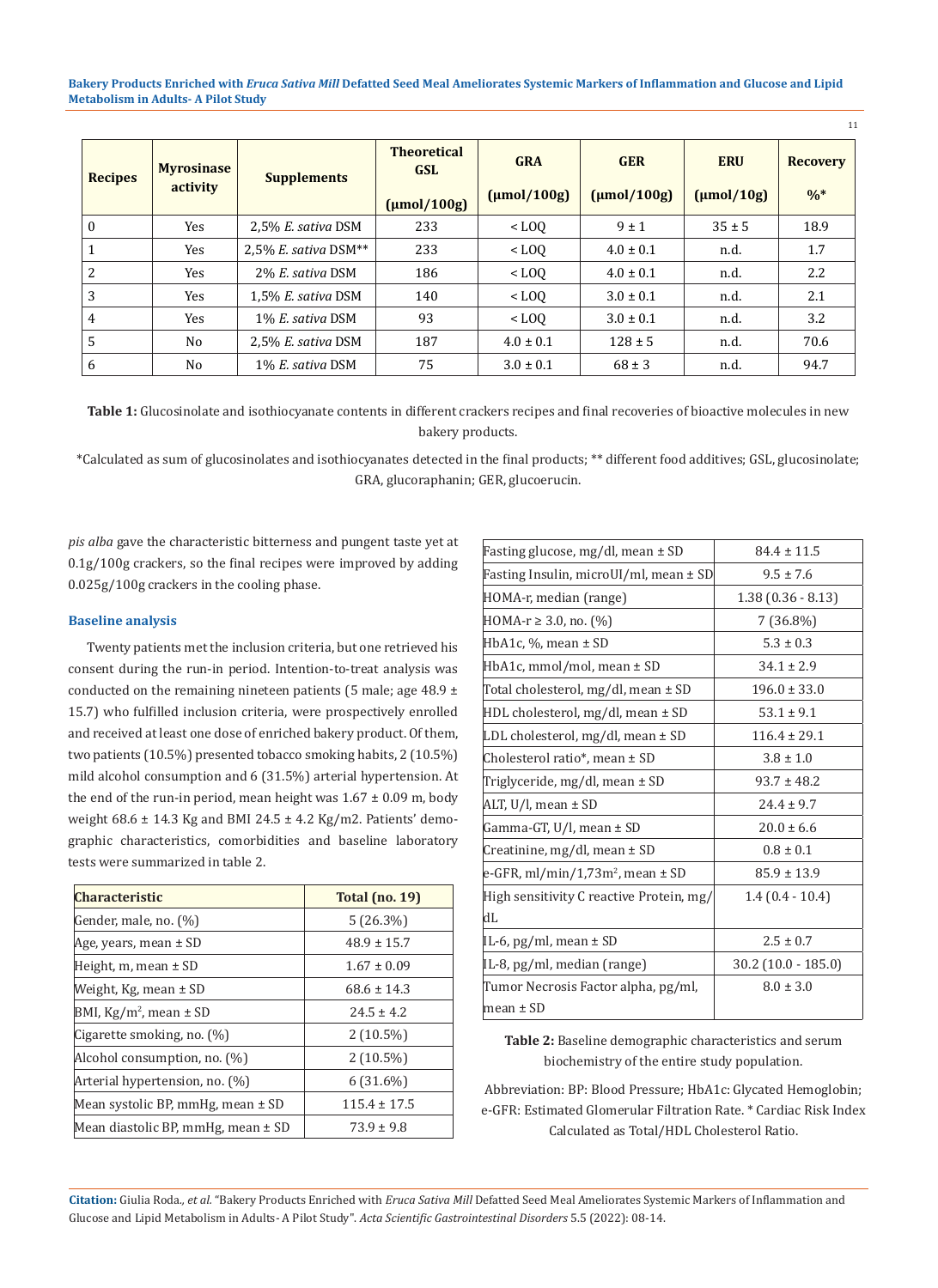#### **Bakery Products Enriched with** *Eruca Sativa Mill* **Defatted Seed Meal Ameliorates Systemic Markers of Inflammation and Glucose and Lipid Metabolism in Adults- A Pilot Study**

Glucose metabolism. Baseline fasting glucose was 84.4 ± 11.5 mg/dL and fasting insulin 9.5 ± 7.6 microUI/ml; median HOMA-r was 1.38 (0.36 - 8.13). Seven (36.8%) patients presented euglycemic insulin resistance (HOMA-r ≥ 3.0). Mean glycated hemoglobin was  $5.3 \pm 0.3\%$  (34.1  $\pm$  2.9 mmol/mol).

Lipid metabolism. Baseline total cholesterol was 196.0 ± 33.0 mg/dl, HDL cholesterol 53.1 ± 9.1 mg/dl and LDL cholesterol 116.4  $\pm$  29.1 mg/dl; cholesterol ratio was 3.8  $\pm$  1.0. Fasting triglyceride  $93.7 \pm 48.2$  mg/dl.

Systemic inflammation markers. The evaluation of systemic microinflammation markers showed hs-CRP levels of 1.4 (0.4 - 10.4) mg/dl, IL-6 2.5 ± 0.7 ng/ml, IL-8 30.2 (10.0 - 185.0) ng/ml and TNF- $\alpha$  8.0  $\pm$  3.0 ng/ml.

13 outof 19 patients presented hepatomegaly at the first abdomen ultrasound.

#### **Metabolic effects of enriched bakery products consumption**

The effects of 4-week consumption of the enriched dietary products were reported in table 3.

Glucose metabolism. HOMA-r showed a mean - 8.7% reduction from  $1.38$  (0.36 - 8.13) to  $1.26$  (0.34 - 5.70) (P = 0.12), reflecting a - 12.7% reduction of fasting insulin concentration  $9.5 \pm 7.6$  vs. 8.3  $\pm$  5.9 microUI/ml (P = 0.15) despite unmodified fasting glycaemia. If we consider only patients with euglycemic insulin resistance (no. 7), HOMA-r showed a statistically significant reduction from 3.82  $(3.15 - 8.13)$  to 3.48  $(2.02 - 5.70)$   $(P = 0.03)$ .

Lipid metabolism. Total cholesterol showed only a mild (- 1.6%) reduction; however, HDL cholesterol showed a 5.0% increase from  $53.1 \pm 9.1$  to  $55.8 \pm 11.2$  mg/dl (P = 0.02) and LDL cholesterol decreased from  $116.4 \pm 29.1$  to  $111.5 \pm 27.2$  mg/dl (P = 0.03). These alterations led to a significant reduction of the cholesterol ratio 3.8  $\pm$  1.0 vs. 3.6  $\pm$  1.0 (P = 0.03). Fasting triglyceride concentrations were substantially unmodified (- 2.0%), reflecting unchanged dietary habits before and during the study period.

Systemic inflammation markers and liver biochemistry. High sensitivity CRP showed a statistically significant reduction  $(-36.8\%)$  from 1.4  $(0.4 - 10.4)$  to 0.9  $(0.4 - 8.7)$  mg/dl  $(P = 0.02)$  as well as TNF-α 8.0 ± 3.0 vs. 7.1 ± 2.7 pg/ml (- 11.3%; P < 0.001). Despite a mild ALT reduction (- 7.0%), Gamma-GT showed a - 21.0% decrease from 20.0 ± 6.6 to 15.8 ± 6.4 U/L (P < 0.001). IL-6 and IL-8 were substantially unmodified.

|                                         | <b>Basal</b>                           | <b>Post-treatment</b> |                   | $P*$ |  |
|-----------------------------------------|----------------------------------------|-----------------------|-------------------|------|--|
|                                         | (no.19)                                | (no.19)               | <b>Change</b>     |      |  |
| Fasting<br>glucose, mg/<br>dl           | $84.4 \pm 11.5$                        | $85.2 \pm 12.0$       | ---               |      |  |
| Fasting<br>Insulin,<br>microUI/ml       | $9.5 \pm 7.6$                          | $8.3 \pm 5.9$         | $-12.7%$          | 0.15 |  |
| HOMA-r                                  | $1.38(0.36 - 8.13)[1.26(0.34 - 5.70)]$ |                       | $-8.7%$           | 0.12 |  |
| HbA1c, %                                | $5.3 \pm 0.3$                          | $5.3 \pm 0.3$         |                   |      |  |
| HbA1c,<br>mmol/mol                      | $34.1 \pm 2.9$                         | $34.2 \pm 3.1$        | ---               | ---  |  |
| Total<br>cholesterol,<br>mg/dl          | $196.0 \pm 33.0$                       | $192.9 \pm 33.7$      | $-1.6%$           | 0.12 |  |
| <b>HDL</b><br>cholesterol,<br>mg/dl     | $53.1 \pm 9.1$                         | $55.8 \pm 11.2$       | $+5.0%$           | 0.02 |  |
| LDL<br>cholesterol,<br>mg/dl            | $116.4 \pm 29.1$                       | $111.5 \pm 27.2$      | $-4.3\%$          | 0.03 |  |
| Cholesterol<br>ratio                    | $3.8 \pm 1.0$                          | $3.6 \pm 1.0$         | $-5.3%$           | 0.03 |  |
| Triglyceride,<br>mg/dl                  | $93.7 \pm 48.2$                        | $91.9 \pm 48$         | $-2.0\%$          |      |  |
| ALT, U/L                                | $24.4 \pm 9.7$                         | $22.7 \pm 9.7$        | $-7.0\%$          | 0.25 |  |
| Gamma-GT,<br>U/L                        | $20.0 \pm 6.6$                         | $15.8 \pm 6.4$        | $-21.0\%$ < 0.001 |      |  |
| Creatinine,<br>mg/dl                    | $0.8 \pm 0.1$                          | $0.8 \pm 0.1$         | ---               |      |  |
| $e$ -GFR, ml/<br>min/1,73m <sup>2</sup> | $85.9 \pm 13.9$                        | $88.4 \pm 14.5$       | $+2.9%$           | 0.09 |  |
| High<br>sensitivity<br>CRP, mg/dl       | $1.4(0.4-10.4)$                        | $0.9(0.4 - 8.7)$      | $-36.8%$          | 0.02 |  |
| IL-6, pg/ml                             | $2.5 \pm 0.7$                          | $2.3 \pm 0.6$         | $-8.0\%$          | 0.23 |  |
| IL-8, pg/ml                             | 30.2 (10.0 - 185.0) 30.1 (9.3 - 130.0) |                       | ---               | ---  |  |
| TNF- $\alpha$ , pg/<br>ml               | $8.0 \pm 3.0$                          | $7.1 \pm 2.7$         | $-11.3\%$ < 0.001 |      |  |

12

## **Table 3:** Metabolic effects of enriched bakery products consumption.

\* P value for the comparison between basal and post-treatment values.

**Citation:** Giulia Roda*., et al.* "Bakery Products Enriched with *Eruca Sativa Mill* Defatted Seed Meal Ameliorates Systemic Markers of Inflammation and Glucose and Lipid Metabolism in Adults- A Pilot Study". *Acta Scientific Gastrointestinal Disorders* 5.5 (2022): 08-14.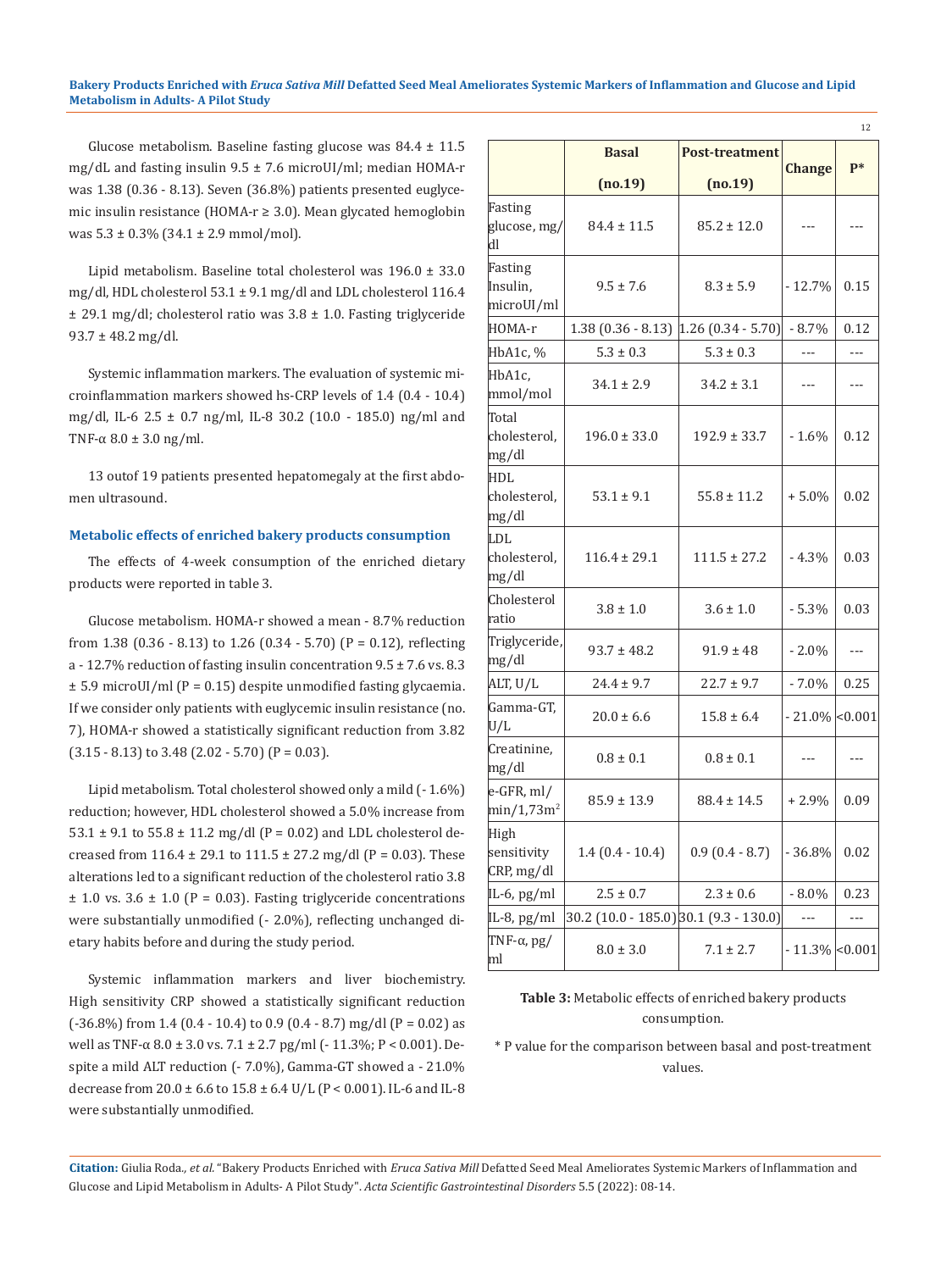Ultrasound examination showed a reduction in hepatomegaly in all the patients.

### **Discussion and Conclusion**

This preliminary study provides with a possible new natural actor that may be useful in the prevention and treatment of fatty liver disease. E. sativa defatted seed meal enriched bakery products were produced and assembled with the aim to improve glucose and lipid metabolism and systemic markers of inflammation based on the evidences of the role of brassicaceae on cancer and cardiovascular diseases risk.

Notably, in our pilot study the main markers of chronic inflammation improved after a short period of treatment (4 weeks), Of note, among these markers C-reactive protein and TNF alpha improved as well as glucose and lipid metabolism with particular regard to the significant drop in LDL cholesterol. Of interest, markers of liver's function and on particular GGT which is activated in the fatty liver, has undergone a statistically significant decrease together with the clinical data of a reduction in hepatomegaly and an improvement in the ultrasound evaluation.

These data support the effect of the product on the glucose and liver metabolism and therefore the hepatoprotective effect that might be related to the anti-inflammatory capacities of the product itself.

Moreover, E. sativa defatted seed meal enriched bakery products, can improve liver biochemistry in parallel with a significant improvement of serum markers of inflammation and therefore being of interest for patients affected by inflammatory conditions such as fatty liver diseases as well as cardiovascular conditions.

In conclusion, this small pilot study offer a diet product option to be adopted by patients with altered glucose and lipid metabolism to prevent chronic conditions. This small-controlled study will have to be confirmed on a larger number of patients and for a longer period.

## **Bibliography**

1. [Gründemann C and Huber R. "Chemoprevention with isothio](https://pubmed.ncbi.nlm.nih.gov/29111351/)[cyanates - From bench to bedside".](https://pubmed.ncbi.nlm.nih.gov/29111351/) *Cancer Letters* 414 (2018): [26-33.](https://pubmed.ncbi.nlm.nih.gov/29111351/)

2. Maldini M., *et al*[. "Untargeted metabolomics reveals predomi](https://pubmed.ncbi.nlm.nih.gov/26084047/)[nant alterations in lipid metabolism following light exposure](https://pubmed.ncbi.nlm.nih.gov/26084047/) in broccoli sprouts". *[International Journal of Molecular Scienc](https://pubmed.ncbi.nlm.nih.gov/26084047/)es* [160.6 \(2015\): 13678-13691.](https://pubmed.ncbi.nlm.nih.gov/26084047/)

13

- 3. Huang C., *et al*[. "Isothiocyanates protect against oxidized LDL](https://pubmed.ncbi.nlm.nih.gov/23836589/)[induced endothelial dysfunction by upregulating Nrf2-depen](https://pubmed.ncbi.nlm.nih.gov/23836589/)[dent antioxidation and suppressing NFκB activation".](https://pubmed.ncbi.nlm.nih.gov/23836589/) *Molecu[lar Nutrition and Food Research](https://pubmed.ncbi.nlm.nih.gov/23836589/)* 57.11 (2013): 1918-1930.
- 4. Armah CN., *et al*[. "Diet rich in high glucoraphanin broccoli](https://pubmed.ncbi.nlm.nih.gov/25851421/) [reduces plasma LDL cholesterol: Evidence from randomised](https://pubmed.ncbi.nlm.nih.gov/25851421/) controlled trials". *[Molecular Nutrition and Food Research](https://pubmed.ncbi.nlm.nih.gov/25851421/)* 59.5 [\(2015\): 918-926.](https://pubmed.ncbi.nlm.nih.gov/25851421/)
- 5. Heiss E., *et al*[. "Nuclear Factor κB Is a Molecular Target for Sul](https://www.sciencedirect.com/science/article/pii/S0021925819315121)[foraphane-mediated Anti-inflammatory Mechanisms".](https://www.sciencedirect.com/science/article/pii/S0021925819315121) *Journal of Biological Chemistry* [276.34 \(2001\): 32008-32015.](https://www.sciencedirect.com/science/article/pii/S0021925819315121)
- 6. Lee J., *et al*[. "Sulforaphane attenuates activation of NLRP3 and](https://www.sciencedirect.com/science/article/abs/pii/S0008874916300569) [NLRC4 inflammasomes but not AIM2 inflammasome".](https://www.sciencedirect.com/science/article/abs/pii/S0008874916300569) *Cellular Immunology* [306-307 \(2016\): 53-60.](https://www.sciencedirect.com/science/article/abs/pii/S0008874916300569)
- 7. Choi K., *et al*[. "Sulforaphane attenuates obesity by inhibiting](https://pubmed.ncbi.nlm.nih.gov/24445045/) [adipogenesis and activating the AMPK pathway in obese mice".](https://pubmed.ncbi.nlm.nih.gov/24445045/) *[Journal of Nutritional Biochemistry](https://pubmed.ncbi.nlm.nih.gov/24445045/)* 25.2 (2014): 201-207.
- 8. Ferramosca A., *et al*[. "Dietary fatty acids influence sperm qual](https://pubmed.ncbi.nlm.nih.gov/28334508/)ity and function". *Andrology* [5.3 \(2017\): 423-430.](https://pubmed.ncbi.nlm.nih.gov/28334508/)
- 9. Clarke JD., *et al*[. "Bioavailability and inter-conversion of sul](https://pubmed.ncbi.nlm.nih.gov/21816223/)[foraphane and erucin in human subjects consuming broccoli](https://pubmed.ncbi.nlm.nih.gov/21816223/) [sprouts or broccoli supplement in a cross-over study design".](https://pubmed.ncbi.nlm.nih.gov/21816223/) *[Pharmacological Research](https://pubmed.ncbi.nlm.nih.gov/21816223/)* 64.5 (2011): 456-463.
- 10. De Nicola GR., *et al*[. "Comparison of bioactive phytochemical](https://pubmed.ncbi.nlm.nih.gov/23768361/) [content and release of isothiocyanates in selected brassica](https://pubmed.ncbi.nlm.nih.gov/23768361/) sprouts". *Food Chemistry* [141.1 \(2013\): 297-303.](https://pubmed.ncbi.nlm.nih.gov/23768361/)
- 11. Citi V., *et al*[. "Anticancer properties of erucin, an H2 S-releasing](https://pubmed.ncbi.nlm.nih.gov/30632211/) [isothiocyanate, on human pancreatic adenocarcinoma cells](https://pubmed.ncbi.nlm.nih.gov/30632211/) (AsPC-1)". *[Phytotherapy Research](https://pubmed.ncbi.nlm.nih.gov/30632211/)* 33.3 (2019): 845-855.
- 12. Barillari J., *et al*[. "Direct antioxidant activity of purified glucoe](https://pubmed.ncbi.nlm.nih.gov/15796582/)[rucin, the dietary secondary metabolite contained in rocket](https://pubmed.ncbi.nlm.nih.gov/15796582/)

**Citation:** Giulia Roda*., et al.* "Bakery Products Enriched with *Eruca Sativa Mill* Defatted Seed Meal Ameliorates Systemic Markers of Inflammation and Glucose and Lipid Metabolism in Adults- A Pilot Study". *Acta Scientific Gastrointestinal Disorders* 5.5 (2022): 08-14.